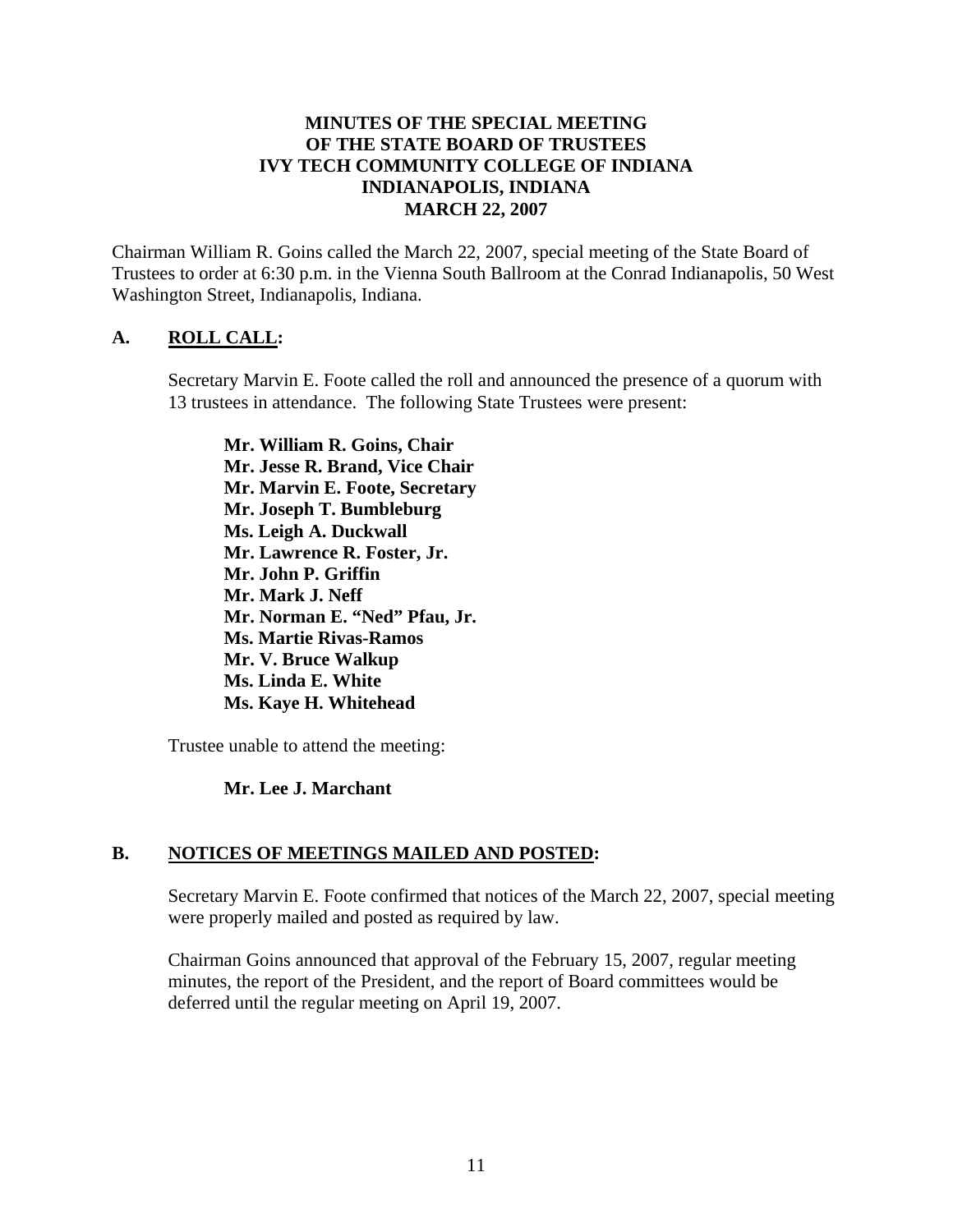#### **BOARD MINUTES OF SPECIAL MEETING MARCH 22, 2007**

# **C. OLD BUSINESS:**

Chairman Goins called for old business, and there was none.

## **D. NEW BUSINESS:**

Chairman Goins called for new business.

- Trustee John P. Griffin moved that the Board elect Thomas J. Snyder as president of Ivy Tech Community College of Indiana commencing on July 1, 2007, subject to the execution of an employment agreement. Trustee Joseph T. Bumbleburg seconded the motion. Chairman Goins called for discussion, and there was none. Chairman Goins called for a vote to elect Thomas J. Snyder as president of the College commencing July 1, 2007, subject to the execution of an employment contract. The vote resulted in 10 yea's and 3 nay's. Chairman Goins said that the motion carried to appoint Thomas J. Snyder as the next president of Ivy Tech Community College of Indiana.
- Chairman Goins thanked Trustee Jesse R. Brand for serving so capably as the chair of the search committee. He thanked Trustee Brand for his work and service to the College and the state, and he said that he was pleased to see that this process has been a bipartisan effort. The decision today reflects a positive vote of five republican trustees appointed by Governor Daniels and five democrat trustees appointed by previous governors. He told the trustees that they all worked together to select a president, and he thanked them.
- Trustee Brand thanked every one of the State Trustees for their efforts today. He went on to specifically thank the state trustees, the faculty member, the Foundation director, and the regional board representative who served on the search committee. He said that this has been a two-year long process that he believes has resulted in the choice of an outstanding individual who will lead Ivy Tech into the future. Trustee Brand said that he is proud to have had this assignment, and he hopes that others will agree that he has done well. He added that this is an exciting day for the College and the State of Indiana and that he could not have done his job without the help from all of the state trustees.